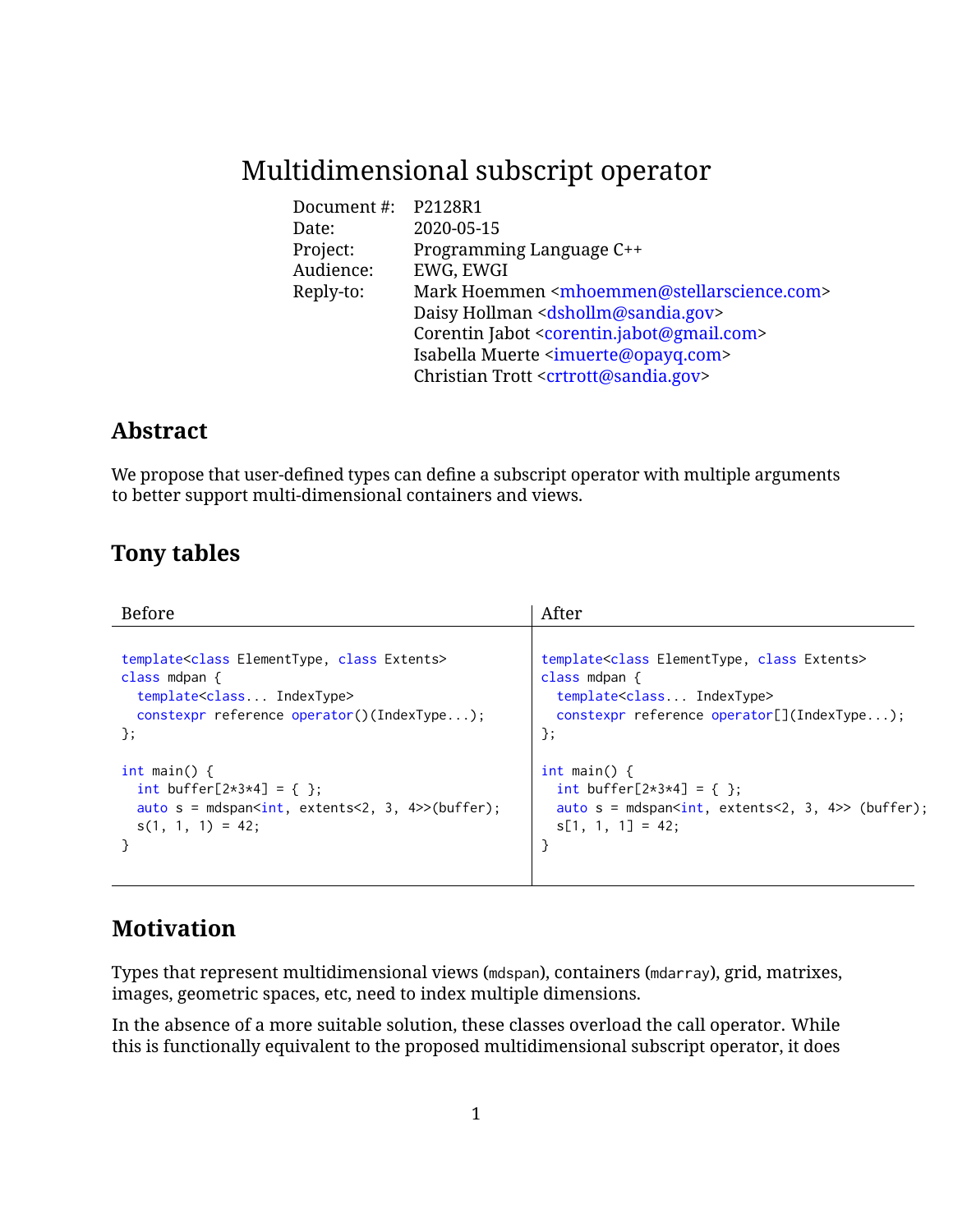not carry the same semantic, making the code harder to read and reason about. It also encourages non-semantical operator overloading.

# **Proposal**

We propose that the operator[] should be able to accept 1 or more argument, including variadic arguments. Both its use and definition would match that of operator(), with the exception that at least one argument would be required.

# **What about comma expressions?**

In C++20 we deprecated the use of comma expressions in subscript expressions [P1161R3][\[1\]](#page-4-0). This proposal would make these ill-formed and give a new meaning to commas in subscript expressions. While the timeline is aggressive, we think it is important that this feature be available for the benefit of mdspan and mdarray. At the time of writing [P1161R3], [\[1\]](#page-4-0) has been implemented by at least GCC, clang and MSVC. [P1161R3][\[1\]](#page-4-0) further denotes that the cases where comma expressions appear in subscript are vanishingly rare.

However, an implementation could keep supporting the current behavior as an extension, for example, they could fall-back to a comma expression if no overload is found for an expression list, or always assume a comma expression in the presence of a C-array.

Because we should not make C++ more confusing, we think the standard should not continue to support the old meaning of a comma in subscript expressions.

# **What about [foo][bar]?**

As mentioned in [P1161R3][\[1\]](#page-4-0), an operator[] can return an object which has itself an operator[]. Therefore chaining multiple [] to index a single object isn't a viable proposal.

# **Wording**



# **Expressions** [expr]

**?**

### **Postfix expressions** [expr.post]

Postfix expressions group left-to-right.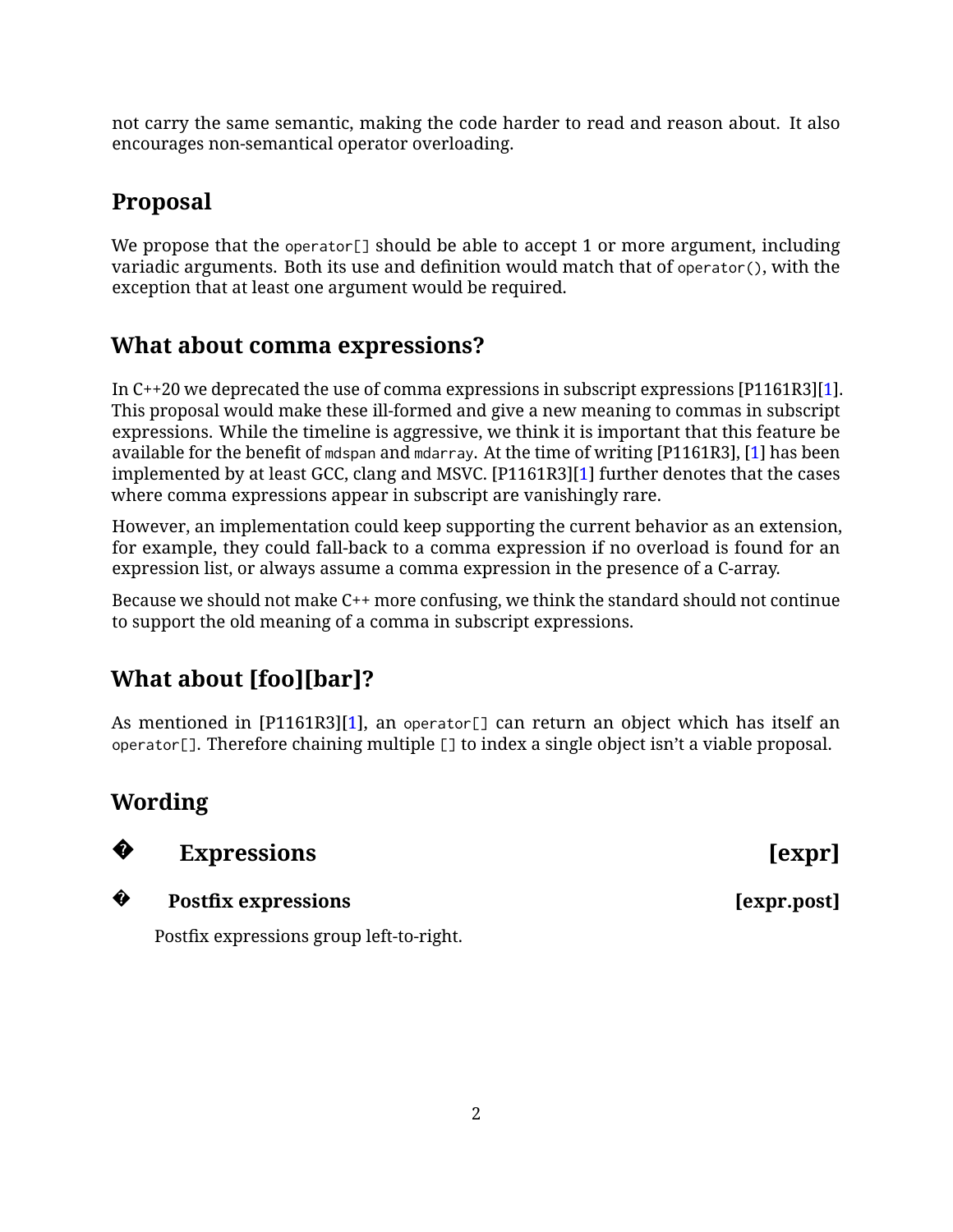*postfix-expression:*

*primary-expression postfix-expression* [ *expr-or-braced-init-list* ] *postfix-expression* [ *expression-list* ] *postfix-expression* [ *braced-init-list* ] *postfix-expression* ( *optexpression-list* ) *simple-type-specifier* ( *optexpression-list* ) *typename-specifier* ( *optexpression-list* ) *simple-type-specifier braced-init-list*

#### **?** Subscripting [expr.sub]

A postfix expression followed an expression in square brackets is a postfix expression. One of the expressions shall be a glvalue of type "array of T" or a prvalue of type "pointer to T" and the other shall be a prvalue of unscoped enumeration or integral type. The result is of type "T". The type "T" shall be a completely-defined object type.<sup>[1](#page-2-0)</sup> The expression E1[E2] is identical (by definition) to  $\star((E1)+E2)$ ), except that in the case of an array operand, the result is an lvalue if that operand is an lvalue and an xvalue otherwise. The expression E1 is sequenced before the expression E2.

[ *Note:* A comma expression appearing as the *expr-or-braced-init-list* of a subscripting expression is deprecated; see [depr.comma.subscript]. *— end note* ]

[ *Note:* Despite its asymmetric appearance, subscripting is a commutative operation except for sequencing. See [expr.unary] and [expr.add] for details of  $*$  and  $*$ and [dcl.array] for details of array types. *— end note* ]

A *braced-init-list* shall not be used w With the built-in subscript operator. a *braced-init-list* shall not be used and a *expression-list* shall be a single expression.

**?**

### Subscripting **[over.sub]**

A subscripting operator function is a function named operator[] that is a non-static member function with exactly at least one parameter. For an expression of the forms

*postfix-expression* [ *expr-or-braced-init-list* ] *postfix-expression* [ *expr-or-braced-init-list* ] *postfix-expression* [ *expression-list* ]

the operator function is selected by overload resolution ([over.match.oper]). If a member function is selected, the expression is interpreted as

# **Overloaded operators** [over.oper]

# **?**

<span id="page-2-0"></span><sup>&</sup>lt;sup>1</sup>This is true even if the subscript operator is used in the following common idiom:  $&x[0]$ .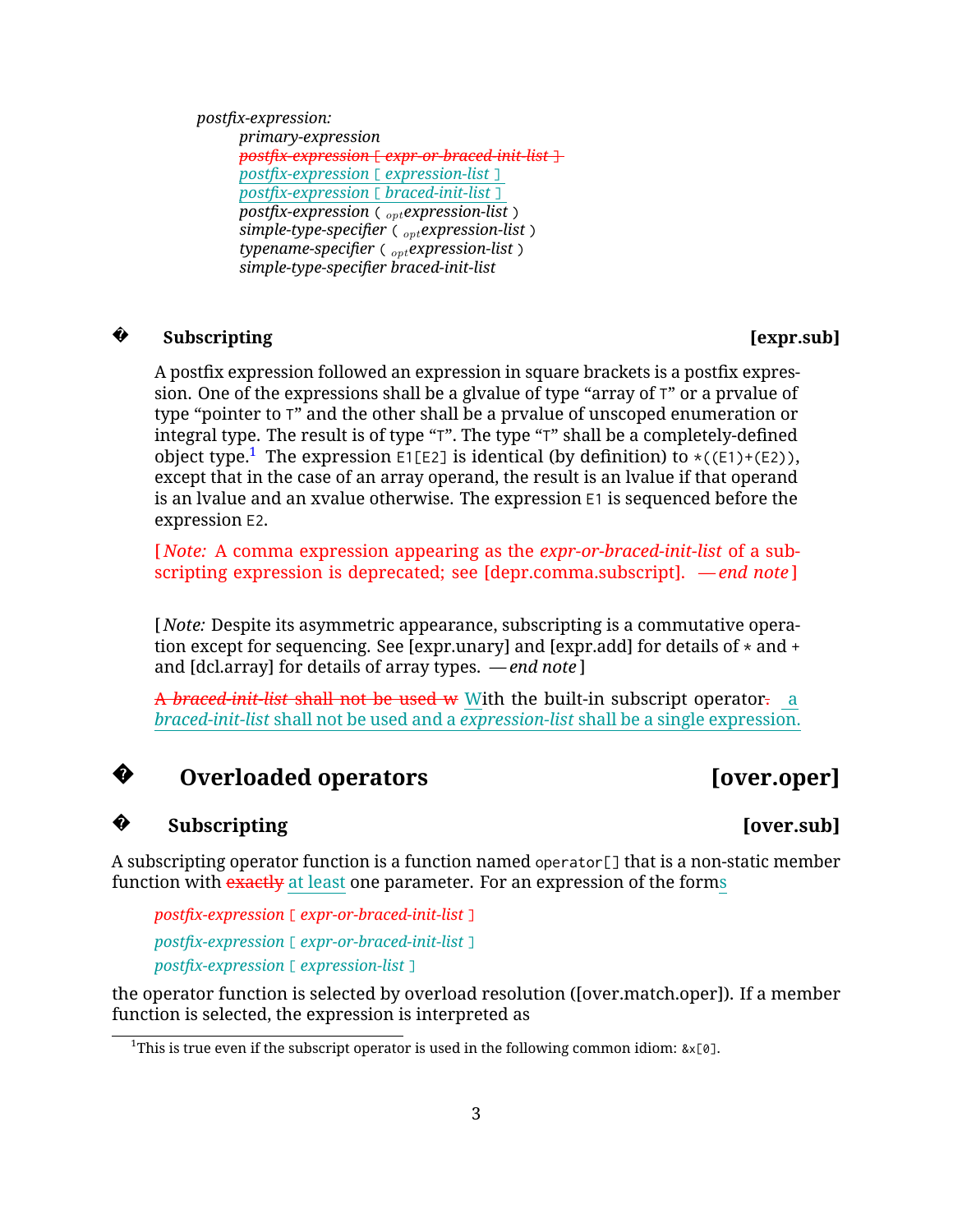the operator function is selected by overload resolution (xref). If a member function is selected, the expression is interpreted, respectively, as

```
postfix-expression . operator [] ( expr-or-braced-init-list )
postfix-expression . operator [] ( expresssion-list )
postfix-expression . operator [] ( braced-init-list )
```
[ *Example:*

```
struct X {
   Z operator[](std::initializer_list<int>);
   Z operator[](auto...);
};
X x;
x[\{1,2,3\}] = 7; // OK: meaning x.operator[]({1,2,3})
x[1,2,3] = 7; // OK: meaning x.operator[](1,2,3)
int a[10];
a[\{1,2,3\}] = 7; // error: built-in subscript operator
a[1,2,3] = 7; // error: built-in subscript operator
```
*— end example* ]

**?Comma operator [expr.comma]** 

In contexts where comma is given a special meaning, [ *Example:* in lists of arguments to functions ([expr.call]), subscript expressions and lists of initializers ([decl.init]) *— end example* ] the comma operator as described in this subclause can appear only in parentheses. [ *Example:*

f(a,  $(t=3, t+2)$ , c);

has three arguments, the second of which has the value 5. *— end example* ]

[ *Note:* A comma expression appearing as the *expr-or-braced-init-list* of a subscripting expression [expr.sub] is deprecated; see depr.comma.subscript. *— end note* ]



**?**

**C++ and ISO C++ 2020 [diff.cpp20]**

[expr.sub]**: declarations** [diff.cpp20.expr.sub]

**Change:** Change the meaning of comma in subscript expressions.

**Rationale:** Enable repurposing a deprecated syntax to support multidimensional indexing. **Effect on original feature:** Valid C++ program that uses a comma expression within a subscript expression may fail to compile.

 $arr[1, 2]$  //was equivalent to  $arr[(1, 2)]$ , now equivalent to  $arr.opentor[1(1, 2)$  or ill-formed